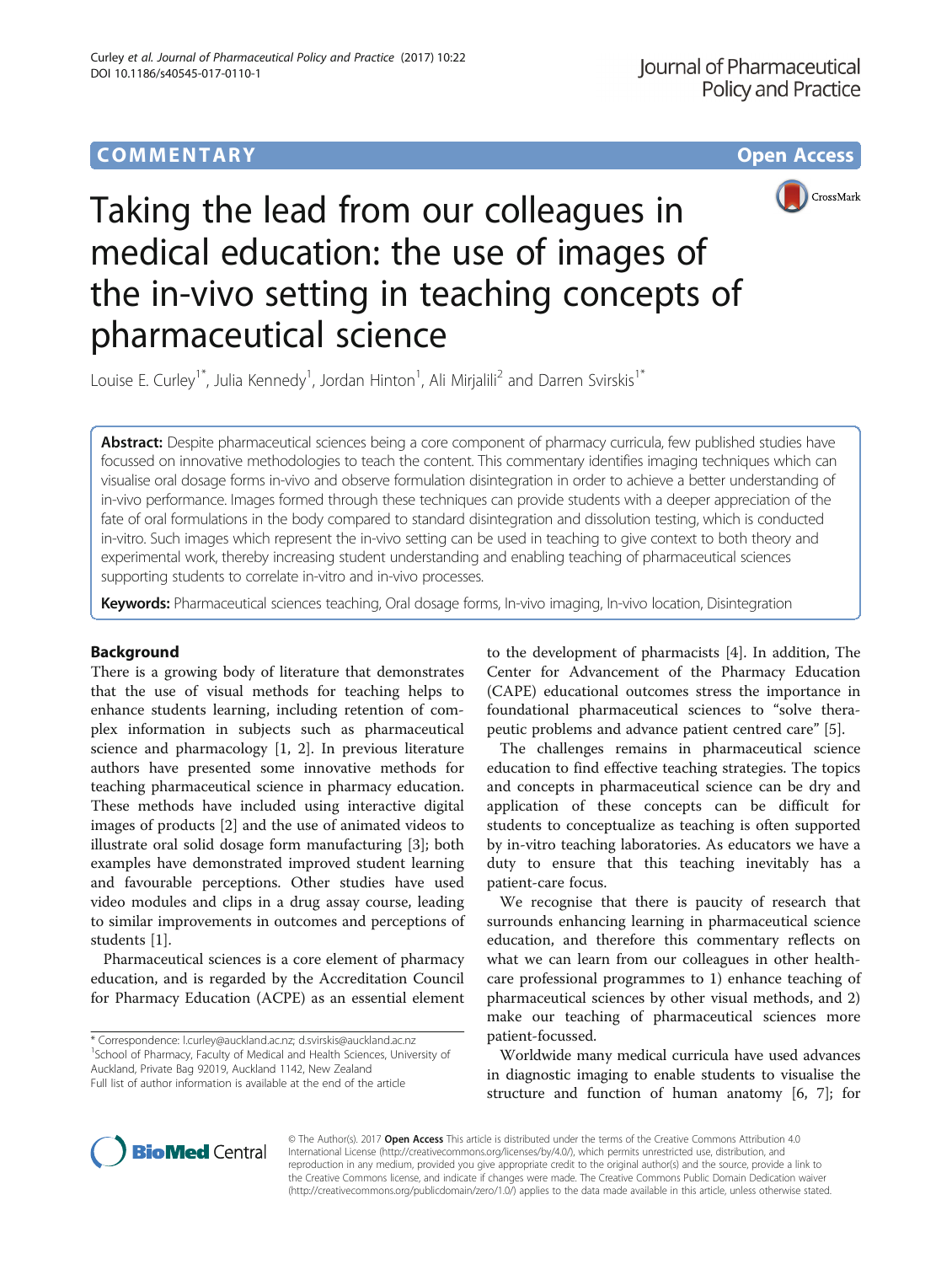example, all medical schools in Australia and New Zealand [[8](#page-4-0)] and 92% of medical schools in Canada [\[9](#page-4-0)] use imaging to some extent to teach anatomy. A recent review conducted by Grignon and colleagues (2016) evaluated the role of imaging in teaching anatomy [\[10](#page-4-0)]. Whilst a minority of papers in the review showed no differences in outcomes for students, the majority of cases found that imaging enhanced the quality and efficiency of instruction in human anatomy [\[10\]](#page-4-0).

Medical images have been used alone and as a synergistic teaching tool alongside cadaveric dissection for teaching anatomy [\[6](#page-4-0)], with studies reporting positive effects on learning; specifically improvements in identification of anatomical structures [\[11\]](#page-4-0) and long term knowledge retention [[12](#page-4-0)]. Using imaging in anatomy teaching allows for a unique understanding and visualisation of the spatial relationship between structures and for the future ability to recognise anatomical structures on medical images. For example the teaching of anatomy using ultrasound (US) was reported by Brown et al. [[13](#page-4-0)] and Dreher et al. [\[14\]](#page-4-0) to result in an increase in the confidence of students in anatomical recognition, which subsequently correlated with performance on tests of skills and knowledge. In addition, combining US images with cross-sectional anatomy teaching improved students confidence more than US images alone [\[15](#page-4-0)].

The principle of using imaging in teaching methodology does not have to be limited to medical curricula; similar techniques could be used in learning environments to visualise and compare the behaviour of pharmaceutical formulations alongside standard benchtop experiments. However to date, a search of the literature yields no published study where this type of imaging has been used to teach pharmaceutical science. We do recognise however, that such images may be being used in teaching, with no research surrounding their use.

Imaging techniques have the potential to increase our understanding of in-vivo conditions, and the subsequent impact on dosage formulations, which also may give context to the current experimental setups being used to mimic in-vivo conditions. The use of imaging techniques to further our knowledge of the in-vivo behaviour of drug formulations is of increasing interest in research and development [\[16](#page-4-0), [17](#page-4-0)]; images resulting from these techniques could also be used to enhance teaching practice.

An example would be learning surrounding oral administration of formulations. Oral administration is notably the most preferred and frequently used route for drug therapy [[18\]](#page-4-0) and is often focussed on during pharmaceutical science education due to overall patient acceptability and being the most frequently used route. The physiological factors and formulation design have significant effects on the disintegration, dissolution and absorption of the drug [[19\]](#page-4-0), making it important to understand the in-vivo behaviour of pharmaceutical formulations. In pharmaceutical science education, knowledge surrounding formulating different dosage forms is a key objective. Current methods for the in-vitro simulation of in-vivo environments are not a completely accurate reflection of conditions the dosage form will be exposed to in the body [\[20](#page-4-0)], subsequently, invivo/in-vitro correlation of disintegration and dissolution is often poor [\[21, 22\]](#page-4-0).

Whilst our colleagues in undergraduate medical teaching curricula mainly use imaging to identify structure and function of the anatomy, there is a unique opportunity for pharmaceutical science educators to observe the interaction of a medicine within the in-vivo environment. Not all imaging techniques are appropriate to view this interaction and therefore there must be specific considerations to which techniques would be most useful. There are a number of imaging modalities that are currently available including gamma scintigraphy, magnetic resonance imaging (MRI), computed tomography (CT) and x-rays, US and the newer emerging technique of magnetic moment imaging (MMI), for advantages, disadvantages and examples of publications see Table [1](#page-2-0). For the purposes of in-vivo visualisation of oral dosage form location and disintegration, gamma scintigraphy MRI, CT and MMI techniques can be used to obtain images to provide innovative and valuable teaching tools for pharmaceutical science education. The most promising tools, in our opinion, which could be used in generating images for teaching to aid understanding of interactions between dosage forms and the in-vivo environment are MRI and magnetic moment imaging.

Recently we have published a feasibility study that has investigated, with success, the ability to use MRI to compare different dosage formulations of a drug [\[23](#page-4-0)]. Specifically the study compared the images obtained of immediate release, standard release and slow release oral tablets both by benchtop observations of disintegration and using MRI, in both in-vitro and in-vivo settings [\[23](#page-4-0)]. Our findings highlighted the differences in in-vitro disintegration, with that of disintegration within the human stomach [\[23](#page-4-0)]. In addition to our own research, other studies have successfully used MRI to visualise the formation of the carbonated alginate raft that is formed and floats on top of the stomach contents after ingestion of the anti-reflux product Gaviscon®. The authors of this study demonstrated the use of MRI to assess dynamic changes of rafts in-vivo after being able to identify the duration and positioning of the raft [[17\]](#page-4-0). In addition, the in-vivo behaviour of liquid emulsions have also been investigated in the stomach using MRI [[16](#page-4-0)]. Furthermore, a review by Richardson and colleagues evaluated the use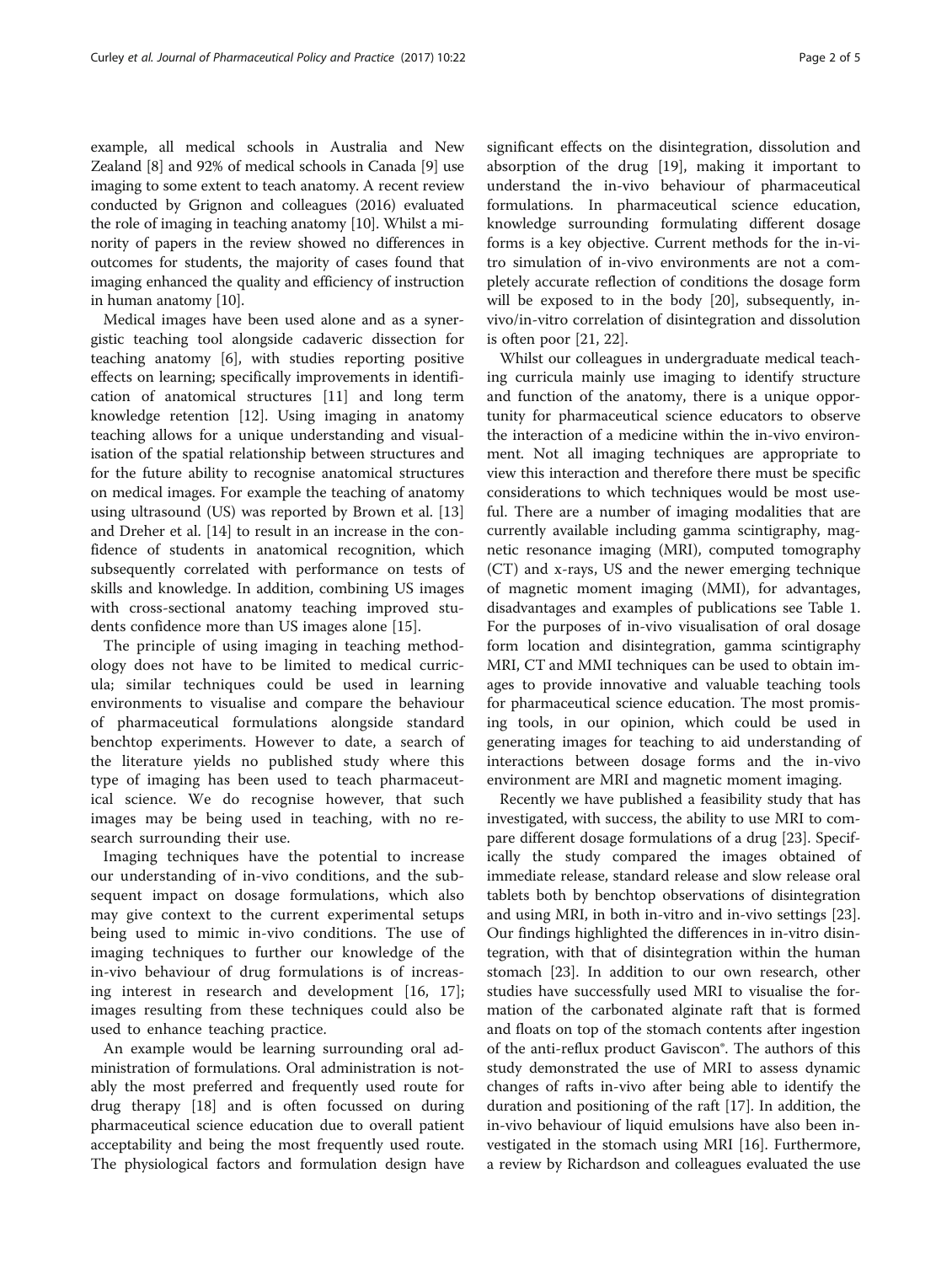| S                                                                  |  |
|--------------------------------------------------------------------|--|
|                                                                    |  |
|                                                                    |  |
| J<br>J                                                             |  |
| ;<br>;<br>)<br>)                                                   |  |
| j<br>j                                                             |  |
| ;<br>);<br>);                                                      |  |
| Į<br>j                                                             |  |
| てくろ とか こころかん そうごうてき こうごう こうごうこうごう こうごうこう こうごう こうごう こうごうてん Sun でんこう |  |
|                                                                    |  |
|                                                                    |  |
|                                                                    |  |

<span id="page-2-0"></span>

| Imaging technique                 | Advantages                                                                                                                                                                                                                                                                                                                                                                                                                                                                                                                                                                                                                                                                 | Disadvantages                                                                                                                                                                                                                                                                                                                                                                                                                                                                                                                                                                                       | Examples of publications where combined with dosage<br>administration                                                                                                                                                                                                                                                                                                                                                                                                                                                                                                                                                                                                  |
|-----------------------------------|----------------------------------------------------------------------------------------------------------------------------------------------------------------------------------------------------------------------------------------------------------------------------------------------------------------------------------------------------------------------------------------------------------------------------------------------------------------------------------------------------------------------------------------------------------------------------------------------------------------------------------------------------------------------------|-----------------------------------------------------------------------------------------------------------------------------------------------------------------------------------------------------------------------------------------------------------------------------------------------------------------------------------------------------------------------------------------------------------------------------------------------------------------------------------------------------------------------------------------------------------------------------------------------------|------------------------------------------------------------------------------------------------------------------------------------------------------------------------------------------------------------------------------------------------------------------------------------------------------------------------------------------------------------------------------------------------------------------------------------------------------------------------------------------------------------------------------------------------------------------------------------------------------------------------------------------------------------------------|
| Gamma scintigraphy                | formulation and drug release using this method [27].<br>. It is possible to determine both disintegration of the<br>the dosage form<br>Useful to identify the location of<br>within a body mass [27].                                                                                                                                                                                                                                                                                                                                                                                                                                                                      | - Limited topographic information obtained and the<br>Radiation involved reduces the number of scans a<br>subject can safely undergo, and restricts its use in<br>use of radioactive materials [28, 29].<br>women and children [25].                                                                                                                                                                                                                                                                                                                                                                | scintigraphy in the visualisation of oral drug delivery.<br>· Teran and colleagues [30] described the dissolution<br>and disintegration profiles of different drug models<br>. Wilding et al. [27] reviewed the role of gamma-<br>depending on the radiotracer chosen.                                                                                                                                                                                                                                                                                                                                                                                                 |
| Magnetic Resonance<br>Imaging     | images of the desired area to be obtained [19, 31] with<br>possibility of rapid repeated measurements to observe<br>avoidance of ionising<br>This type of imaging allows high resolution structural<br>radiation is an important advantage allowing for the<br>Contrast agents can be either positive or negative in<br>their enhancement and allow for oral dosage forms<br>changes following in-vivo administration of dosage<br>Contrast agents can be incorporated in to the oral<br>to be distinguished from food or gas bubbles [32].<br>dosage form to improve the quality of images.<br>. No radiation exposure [31]. The<br>high scan volumes [32].<br>forms [33] | which may lead to poor imaging of the dosage form<br>artefacts on MRI images. Although there are simple<br>. The gastrointestinal tract is highly mobile, and tidal<br>very little water in the stomach and small intestine<br>It can be difficult in a fed state to differentiate the<br>addition, participants in the fasted state will have<br>breathing results in movement of the abdominal<br>formulation from food and gas bubbles [20]. In<br>contents, which can lead to the generation of<br>solutions to get around this issue [34, 20].<br>possibly altering the dissolution rate [20]. | carbonated alginate raft that is formed with the anti-<br>- Liquid emulsions have also been investigated in the<br>· Feasibility study that has investigated, with success,<br>the ability to use MRI to compare different dosage<br>Reviewed by Richardson [24] for the potential for<br>its use to visualise dosage behaviour in-vivo.<br>. MRI used to visualise the formation of the<br>reflux product Gaviscon® [17].<br>formulations of a drug [23].<br>stomach using MRI [16].                                                                                                                                                                                  |
| Computed Tomography<br>and X-rays | identify the position of formulations following oral<br>Imaging using radio-opaque substances is able to<br>administration.                                                                                                                                                                                                                                                                                                                                                                                                                                                                                                                                                | drawback of requiring greater doses of radiation [38].<br>incorporated into the dosage form [35-37], however<br>limited detail of the surrounding soft tissue anatomy<br>Radio-opaque substances are typically needed for<br>imaging with barium sulphate often used once<br>This reduces the number of scans that can be<br>High contrast resolution images come with a<br>performed on a single subject.<br>is provided.                                                                                                                                                                          | release [28]. SPECT/CT was able to show disintegration<br>of the tablet and the position in the GIT at which this<br>set time intervals, until the tablet was no longer seen.<br>targeting dosage forms from administration to site of<br>- Dissolution of tablets was described by Vemula et al.<br>course of data acquisition was over several hours at<br>they used a combination of single-photon emission<br>[36] however the detail was limited, and the time<br>· Lai and colleagues [28] performed a study where<br>(SPECT/CT) to visualise the movement of a colon<br>computed tomography/computed tomography<br>was occurring [28].                          |
| Ultrasound                        | portable US machines,<br>increasing accessibility, whilst providing real time<br>. US uses relatively affordable and<br>acquisition [39].                                                                                                                                                                                                                                                                                                                                                                                                                                                                                                                                  | food or lack of water [40] which can make identification<br>reflector of US waves, making quality images difficult to<br>obtain and the visualisation of behaviour of the dosage<br>evaluation, as detection of dosage forms following oral<br>administration can be difficult due to the presence of<br>· Limited applicability in pharmaceutical dosage form<br>. The presence of gas in the GIT acts as an effective<br>of the dosage form difficult.<br>form difficult [32].                                                                                                                    | in acute poisoning cases [40]. However, the results from<br>US has been explored as an avenue for in-vivo imaging<br>small intestine and the colon. Kobayashi [41] presented<br>imaging due to its ability to distinguish between the<br>of oral dosage forms to visualise ingested medications<br>· US does have utility in some areas of pharmaceutical<br>a case study where US was successfully used to detect<br>through US imaging of oral dosage forms in-vivo [40]<br>the location of the patency capsule in a patient who<br>this study highlight the unreliable images generated<br>was evaluated to be at risk of capsule retention in<br>capsule endoscopy |
| Magnetic Moment<br>Imaging        | [26], allowing for<br>. This method also has the advantage of its ability<br>to image real time movements of the dosage<br>. MMI provides high resolution images both in<br>tracking of dosage forms through the GIT.<br>temporal and spatial dimensions<br>forms [25].                                                                                                                                                                                                                                                                                                                                                                                                    | the equipment, and the special requirement that they<br>Large costs associated with running and maintaining<br>be housed in a magnetically shielded<br>environment [19, 25].                                                                                                                                                                                                                                                                                                                                                                                                                        | Goodman and colleagues showed how the fed state<br>disintegration and the ability to show real time<br>significantly effecting onset and time course of<br>movement of the dosage form [25]                                                                                                                                                                                                                                                                                                                                                                                                                                                                            |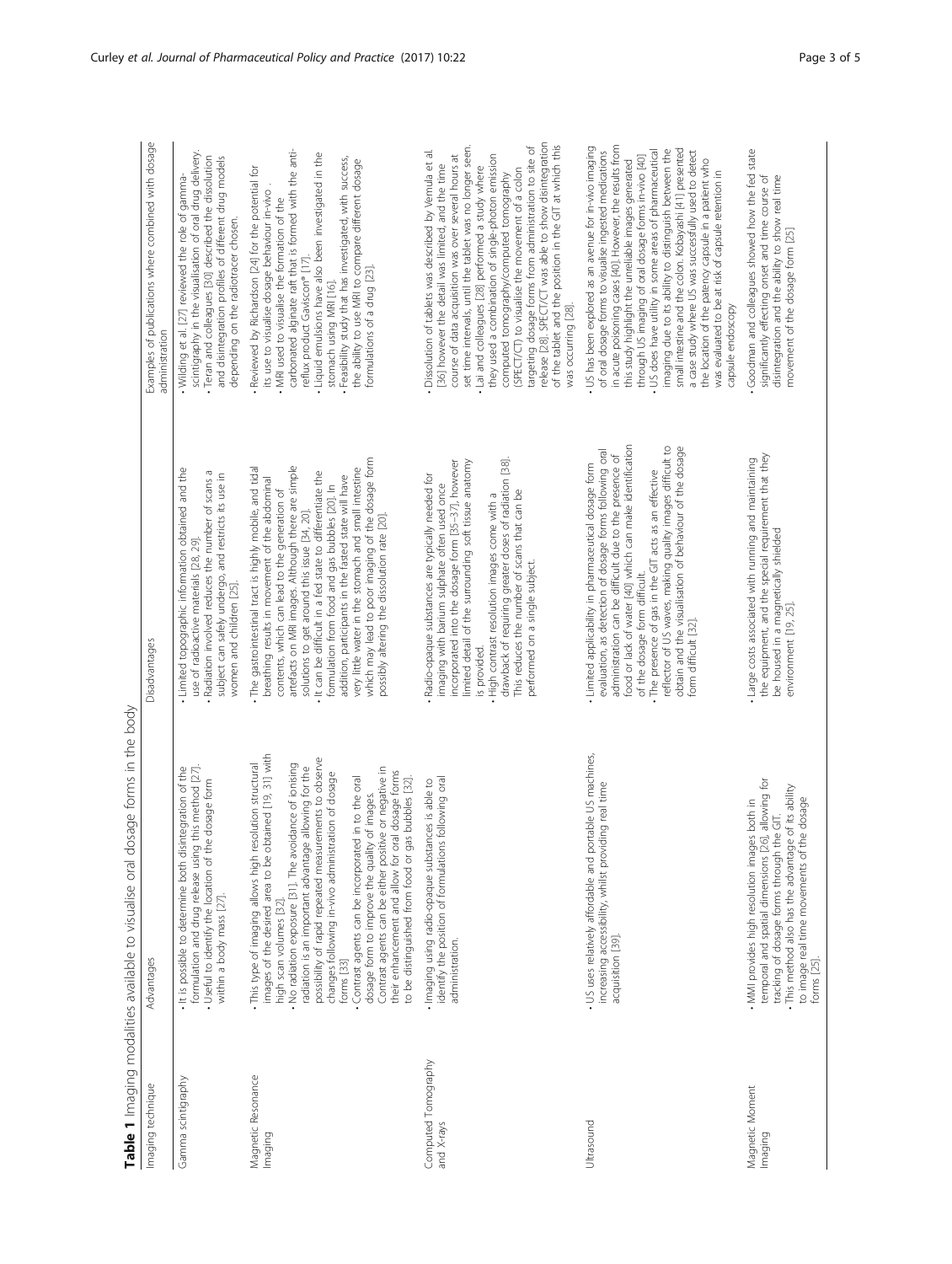<span id="page-3-0"></span>of MRI in both pre-clinical and clinical models, demonstrating that there was a potential for its use to visualise dosage behaviour in-vivo [[24\]](#page-4-0).

MMI is a relatively new technique that uses magnetically labelled solid dosage forms which produce a magnetic field from magnetic dipole moments [\[25](#page-4-0)]. MMI provides high resolution images both in temporal and spatial dimensions [[26\]](#page-4-0), allowing for tracking of dosage forms through the GIT. Weitschies and colleagues [\[26](#page-4-0)] used MMI to highlight highly variable transit times in healthy volunteers. This methodology therefore has the potential of visualisation of changes to GIT behaviour, for example, disease states or the effect of fed versus fasted states which may alter drug transition time.

MMI also has the advantage of its ability to image real time movements of the dosage forms [[25](#page-4-0)]. This can allow for visualisation of the passage of the dosage form through the GIT, showing the effects of gastric contents on this movement [\[25](#page-4-0)]. This is important as the position of the dosage form in the GIT can affect its disintegration, dissolution [[25\]](#page-4-0) and absorption. This has been described by Goodman and colleagues in their study which showed a fed state significantly effecting onset and time course of disintegration [[25](#page-4-0)]. However, despite the clear advantages, there are large costs associated with running and maintaining the equipment required for MMI [\[19, 25](#page-4-0)].

The use of such images in pharmaceutical science teaching have the potential to parallel the improvements that have been seen other undergraduate healthcare curricula. These images could be used in a variety of teaching sessions, including lectures and small group teaching sessions. We believe they hold great value to be used in practical sessions alongside invitro experiments. For example, running pharmacopoeial disintegration tests with in-vivo images available for comparison at certain time points would highlight the similarities and differences between benchtop experiments and formulation behaviour in a patient's body following administration. At The University of Auckland's School of Pharmacy we have undergone a curriculum redevelopment and one objective is to achieve a fully integrated curriculum. One of the strategies is to place more of a focus on patient-centred care in our pharmaceutical science teaching by embedding a series of images acquired by MRI and benchtop visualisation [\[23](#page-4-0)] into teaching sessions regarding disintegration and dissolution of different formulation types. Images are used for students to visualise how certain processes occur in the human body, for example MRI images demonstrate disintegration occurring in the human stomach. We believe that images of the in-vivo setting would be beneficial as instructional aids for teaching concepts in pharmaceutical science. The information often being taught combines a drug containing formulation with anatomy, chemistry and

clinical pharmacy and these images will act as a way of aiding with the application of knowledge to the patient.

In-vivo images demonstrating the fate of oral dosage forms in the body have been published in various studies detailed in this commentary and can be used in teaching to give context to both theory and experimental work. Such images could be used to increase student understanding and enable teaching of pharmaceutical sciences supporting students to correlate in-vitro and in-vivo processes. Further research is warranted to evaluate the use of these types of visual teaching methods, and whether there are improvements in learning, including application of key principles, and whether students perceive benefits in their usage.

#### Acknowledgements

Not applicable.

#### Funding

Jordan Hinton was a Bachelor of Pharmacy student funded by the NZ Pharmacy Education and Research Foundation for a summer student project.

### Availability of data and materials

Not applicable.

#### Authors' contributions

LEC writing of the manuscript and approval of final manuscript. JH search of the literature, contribution towards the manuscript and final approval of the manuscript. JK initial idea and approval of final manuscript. AM writing of the manuscript and approval of final manuscript. DS writing of the manuscript and approval of final manuscript.

#### Ethics approval and consent to participate

Not applicable.

#### Consent for publication

Not applicable.

#### Competing interests

The authors declare that they have no competing interests.

#### Publisher's Note

Springer Nature remains neutral with regard to jurisdictional claims in published maps and institutional affiliations.

#### Author details

<sup>1</sup>School of Pharmacy, Faculty of Medical and Health Sciences, University of Auckland, Private Bag 92019, Auckland 1142, New Zealand. <sup>2</sup>Department of Anatomy with Radiology, Faculty of Medical and Health Sciences, University of Auckland, Auckland, New Zealand.

#### Received: 13 June 2017 Accepted: 29 June 2017 Published online: 17 July 2017

#### References

- 1. Dunham MW, Ghirtis K, Beleh M. The use of virtual laboratories and other web-based tools in a drug assay course. Am J Pharm Educ. 2012;76(5):84.
- 2. Fox LM, Pham KH, Dollar M. Using interactive digital images of products to teach pharmaceutics. Am J Pharm Educ. 2007;71(3):58.
- 3. Yellepeddi VK, Roberson C. The use of animated videos to illustrate oral solid dosage form manufacturing in a pharmaceutics course. Am J Pharm Educ. 2016;80(8):141.
- 4. Accreditation Council For Pharmacy Education. Accreditation standards and key elements for the professional program in pharmacy leading to the